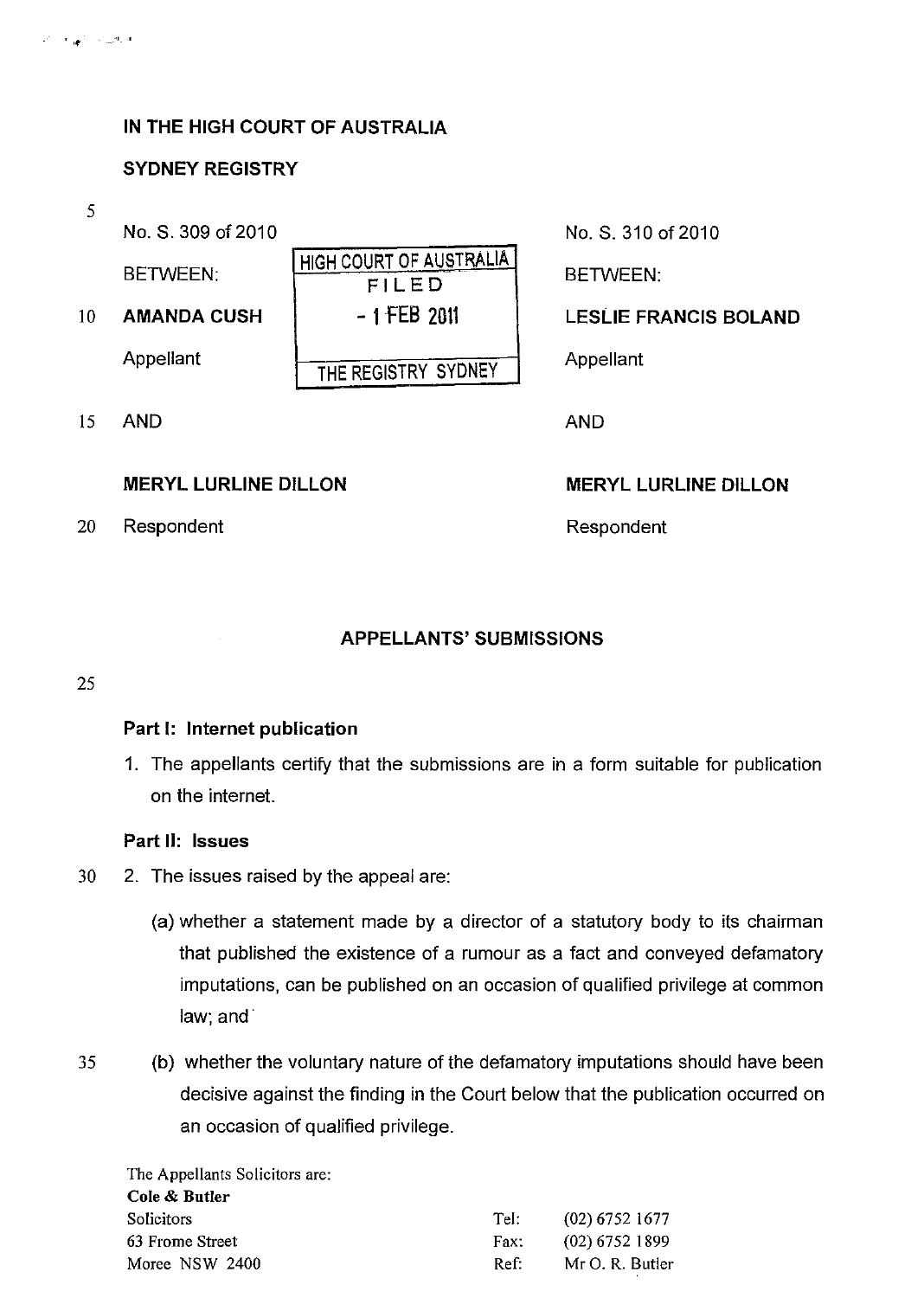# **Part Ill: Judiciary Act, 1903, Section 78B**

3. The appellants certify that no notice needs to be given pursuant to Section 78B of the Judiciary Act.

# 5 **Part IV: Citations of Reasons for Decision below**

- 4. Elkaim SC DCJ.: Cush v Dillon; Boland v Dillon [2009] NSWDC 21
- 5. Court of Appeal: Dillon v Cush; Dillon v Boland [2010] NSWCA 165

# **Part V: Relevant facts**

, ,

6. **In** 2005, Mr Les Boland was 61 year old, a farmer and a director of the Border

- 10 Rivers Gwydir Catchment Management Authority (the 'CMA'), a statutory authority established under the Catchment Management Authorities Act, 2003 (NSW). Its jurisdiction covered the northwest of New South Wales. Ms Amanda Cush was employed by the CMA, as its General Manger, was 36 years of age and single. Mr James Croft was the Chairman of the CMA and the respondent, 15 Ms Meryl Dillon, was also a director. The appellants brought separate proceedings against the respondent claiming damages for defamation that were heard together in the District Court of NSW.
- 7. The Defamation Act, 1974 (NSW) (the '1974 Act') was in force at the time of the 20 events complained of. Section 7A of the 1974 Act divided the functions of judge and jury in a fashion that differed from the procedures of the common law.<sup>1</sup> At the Section 7A trial<sup>2</sup> the jury found that the respondent said to Mr Croft on 8 April, 2005 the following words or words substantially the same: **'It is common knowledge among people in the CMA that Les and Amanda are having an**  25 **affair'** (the 'defamatory matter'). The conversation between the respondent and Mr Croft occurred in a café at Moree<sup>3</sup> (a town within the CMA area). It was common ground between the parties that Mr Boland and Ms Cush did not have

<sup>&</sup>lt;sup>1</sup> Aktas *v Westpac Banking Corporation Limited* [2010] HCA 25 at [9]

<sup>2</sup> this trial occurred on 5 to 8 November, 2007

<sup>3 [2009]</sup> NSWDC 21 at [7]; [2010] NSWCA 165, per Bergin CJ in Eq. at [24].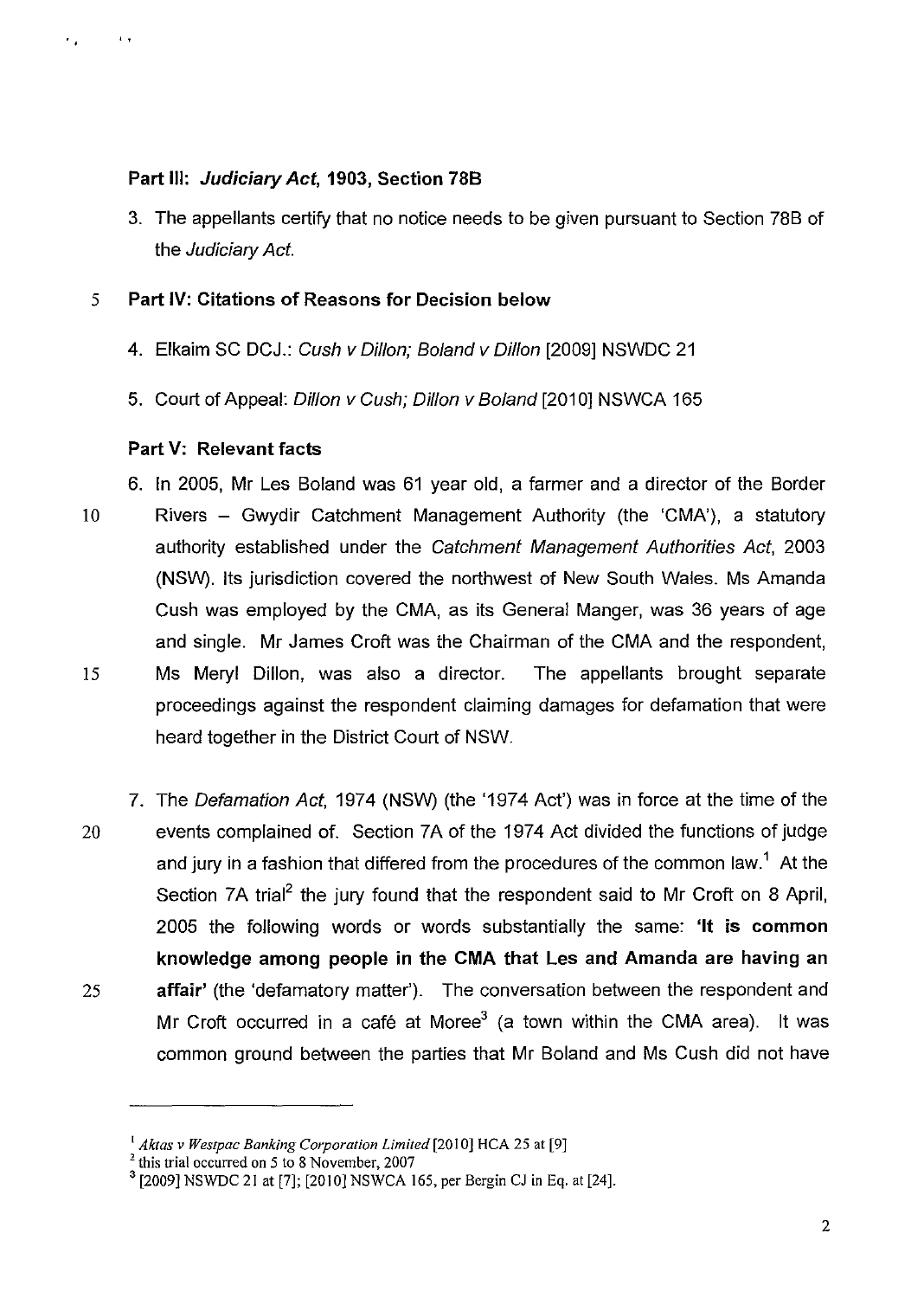an affair and that Mr Boland was married, although his wife later died in October, 2006 following a long illness<sup>4</sup>. It was also accepted that the respondent did not believe that Mr Boland and Ms Cush were having an affair when she published the defamatory matter.<sup>5</sup> Also, she did not know that it was 'common knowledge'

5 among people in the CMA. $<sup>6</sup>$ </sup>

 $\sim$   $\epsilon$ 

- 8. The jury found that the defamatory matter conveyed the following defamatory imputations with respect to Mr Boland:
- 10 (a) that as a member of the Board of the CMA, he was acting unprofessionally by having an affair with the General Manager of that organisation; and

(b) that he was unfaithful to his wife.

- 15 9. The jury found that the defamatory matter conveyed the following defamatory imputations with respect to Ms Cush:
	- (a) that as the General Manager of the CMA, she was acting unprofessionally by having an affair with a member of the Board of that organisation; and

20

30

- (b) that she was undermining the marriage of Mr Boland and his wife.
- 10. The respondent denied publication of the defamatory matter in her initial Defence filed in each of the proceedings and maintained that denial in her oral evidence to 25 the jury. She said that she could recall her 'exact words' to Mr Croft and denied referring to Mr Boland by name or to the nature of the relationship.<sup>8</sup> She also said:
	- Q. Did you ever say anything like that [ie the defamatory matter] to Mr Croft about Les and Amanda having an affair or a relationship?

A. No.

 $<sup>4</sup>$  Elkaim SC DCJ at  $[10]$ </sup>

 $5$  Elkaim SC DCJ at [8]; Bergin CJ in Eq. at [6]

<sup>&</sup>lt;sup>6</sup> Bergin CJ in Eq. at [58]

 $7$  T 178.10/20

<sup>&#</sup>x27;T 195.11/44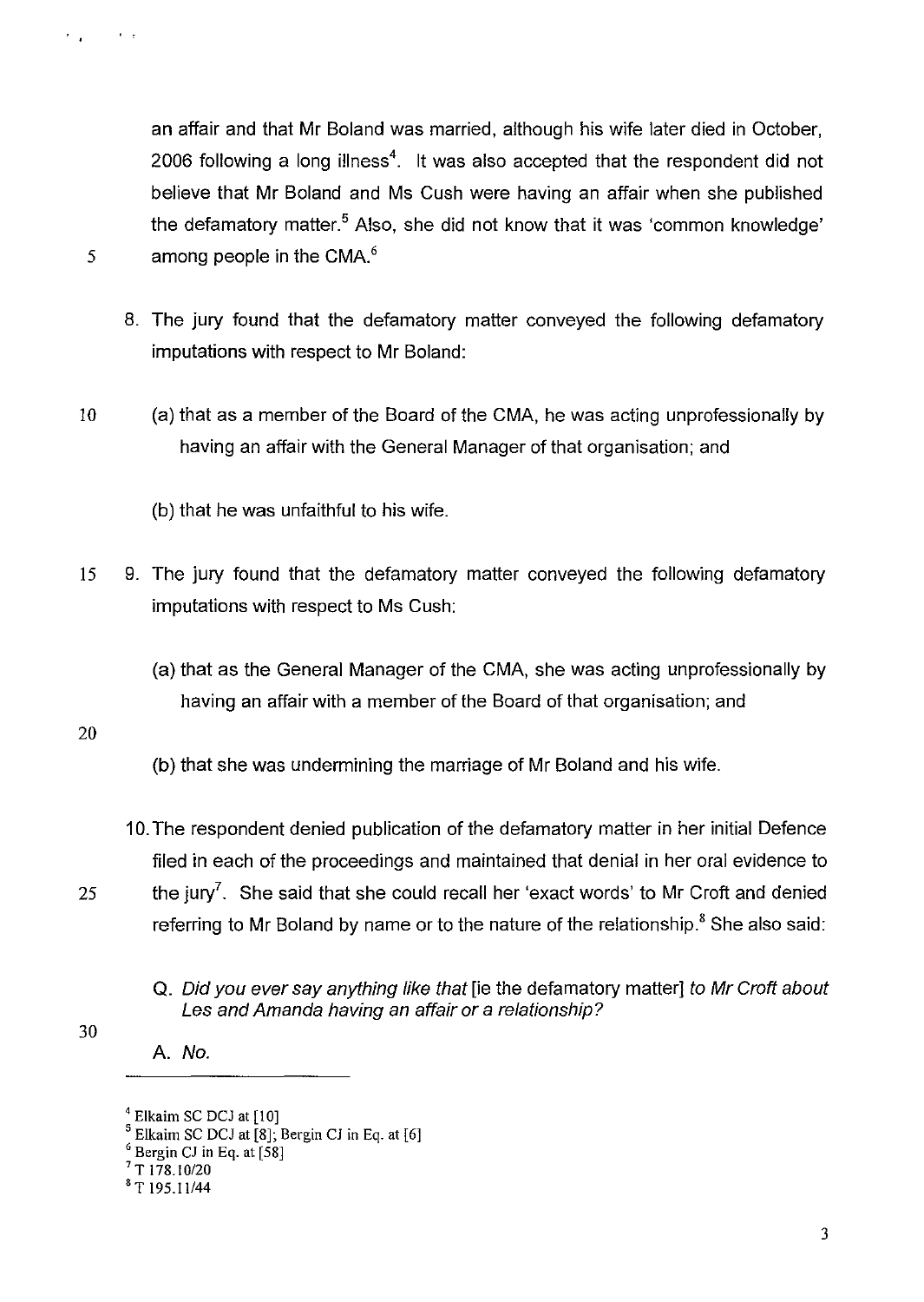- 11.An amended Defence filed after the jury's verdict maintained the denial and advanced the defence of qualified privilege at common law. The effect of Section 11 of the 1974 Act, was to preserve the common law defence. The respondent 5 adhered to the evidence she gave before the jury during her further oral evidence before Elkaim SC DCJ, who presided over the further trial of the proceedings to determine defences and assess damages $9$  (although she specifically accepted the jury's verdict during that evidence). $10$
- 10 12. So when the respondent explained in her evidence the circumstances that gave rise to the alleged duty and interest she relied upon to found her qualified privilege defence, the respondent referred to a need that she then perceived to inform the Chair of the CMA of the existence of 'the rumour and the accusation' of the affair.<sup>11</sup> Of course, this related to her version of the conversation with Mr Croft, 15 which the jury had rejected,
- 13, The respondent had heard of the 'rumour' of an affair concerning the appellants from CMA staff (Messrs O'Brien, Mills and Pittman) in late 2004 or early 2005.<sup>12</sup> She did nothing with that information and conceded that she had no duty at that 20 time to convey the existence of the rumour to the Chair. The concession was unsurprising, as the respondent did not believe the rumour was true and had not seen any substantiating evidence.<sup>13</sup> Further, she knew that the rumour lacked the 'weight of credibility' and that the existence of any affair was questionable.<sup>14</sup> Also, she did not honestly believe at the time that it was 'common knowledge' among 25 people in the CMA that 'Les and Amanda' were having an affair.<sup>15</sup>
	- 14. The respondent was aware that Ms Cush was the subject of an investigation by the Department of Infrastructure, Planning and Natural Resources ('DIPNR'). On

 $\sim$ 

 $\mathcal{F}$ 

 $9$  T 180.35; 192; 230.45 to 231.30 and 259.25 – the defences/damages trial occurred on 9 to 13 February, 2009 <sup>10</sup> Bergin CJ in Eq. at [38]

<sup>&</sup>lt;sup>11</sup> also confirmed in her re-examination at T 270.45. The respondent's version of her conversation with Mr Croft is set out in the judgment Bergin *Cl* in Eq, at [36].

<sup>12</sup> Elkaim SC *DCI* at [27]

<sup>&</sup>lt;sup>13</sup> T 175.38/9; 231.30/4; 238.34/7; 248.20/2

 $14$  T 248.41/5

<sup>&</sup>lt;sup>15</sup> T 244.17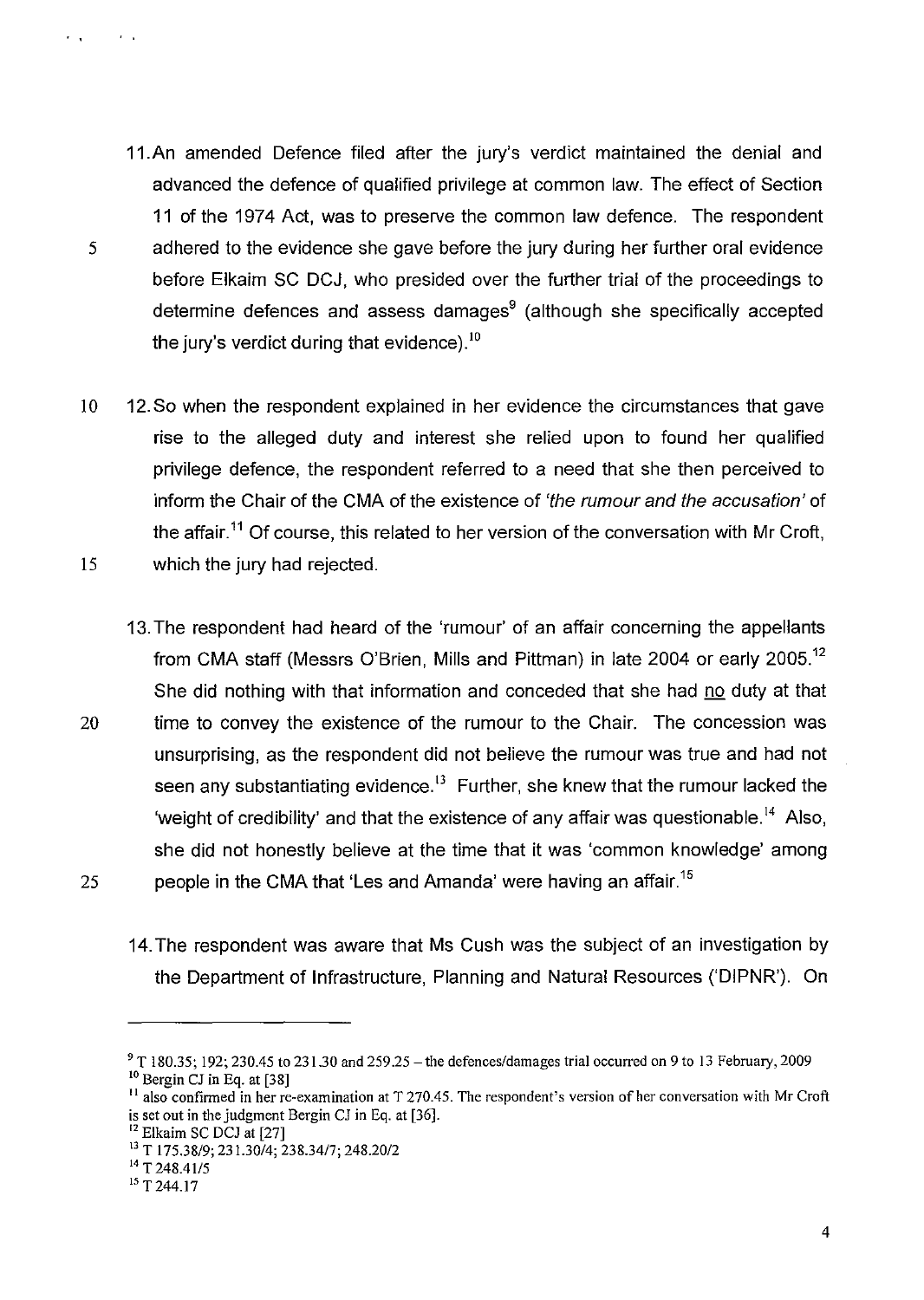31 March, 2005, the Chair of the CMA circulated an email to all directors seeking 'urgent' support for Ms Cush as General Manager, as she 'may have to respond to an accusation prior to the next meeting.<sup> $16$ </sup> The respondent spoke by telephone with Mr Randall Hart, the Regional Director  $-$  Barwon of DIPNR in late March,  $5$  2005.<sup>17</sup> Mr Hart prepared a contemporaneous memorandum dated 1 April,  $2005$ <sup>18</sup> The respondent was also aware that DIPNR had appointed an independent investigator to investigate the complaints against Ms Cush and that Ms Cush had received written notice of the complaint and had been requested to respond.<sup>19</sup> The respondent did not join in a show of support for the General 10 Manager, following the Chairman's request.<sup>20</sup> Indeed, the respondent was the only board member not to support the General Manager at this time.

15. The reason advanced by the respondent for conveying the defamatory matter to the Chairman when she did, was that the rumour of the affair was 'not my 15 **concerns as such, they were matters of concern that had been raised with me.**<sup>21</sup> The respondent contended that by reason of her telephone conversation with Mr Hart in late March, she decided that she should inform Mr Croft of the rumour.<sup>22</sup> Importantly, without the alleged affair having been raised by Mr Hart as a matter of concern (on her version of the conversation with him), the respondent had no 20 reason to speak to anyone about the existence of the rumour in April, 2005 and she accepted that she had no duty to do so. $^{23}$ 

16. Mr Hart denied that he had raised the rumour 'as a matter of concern' with the respondent.<sup>24</sup> A significant finding of fact by the primary Judge, therefore, was the 25 rejection of the respondent's conversation with Mr Hart as the reason for the respondent publishing the defamatory matter to the Chairman.<sup>25</sup> His Honour was not satisfied that 'Ms Oil/on disclosed the rumour to Mr Croft as a result of her

19 T *214.25/35* 

 $\mathbf{r}_{\rm{in}}$ 

21 T188.25

23 T 23 *1.15/30* 

<sup>16</sup> Exhibit 5 (White Book (1) *332/335),* see also T *222.35150)* 

 $17$  Elkaim SC DCJ at [29] and [30]; See also Bergin CJ in Eq. at [38]

<sup>18</sup> Exhibit H (WB (I) *304/6)* 

<sup>&</sup>lt;sup>20</sup> T 222.20/25; see also Mr Croft's evidence at T 34.10.

 $22$  Elkaim SC DCJ at [35] and especially at [36] and [37]

 $^{24}$  Elkaim SC DCJ at [37]; Bergin CJ in Eq. at [18]

<sup>&</sup>lt;sup>25</sup> Elkaim SC DCJ at [37]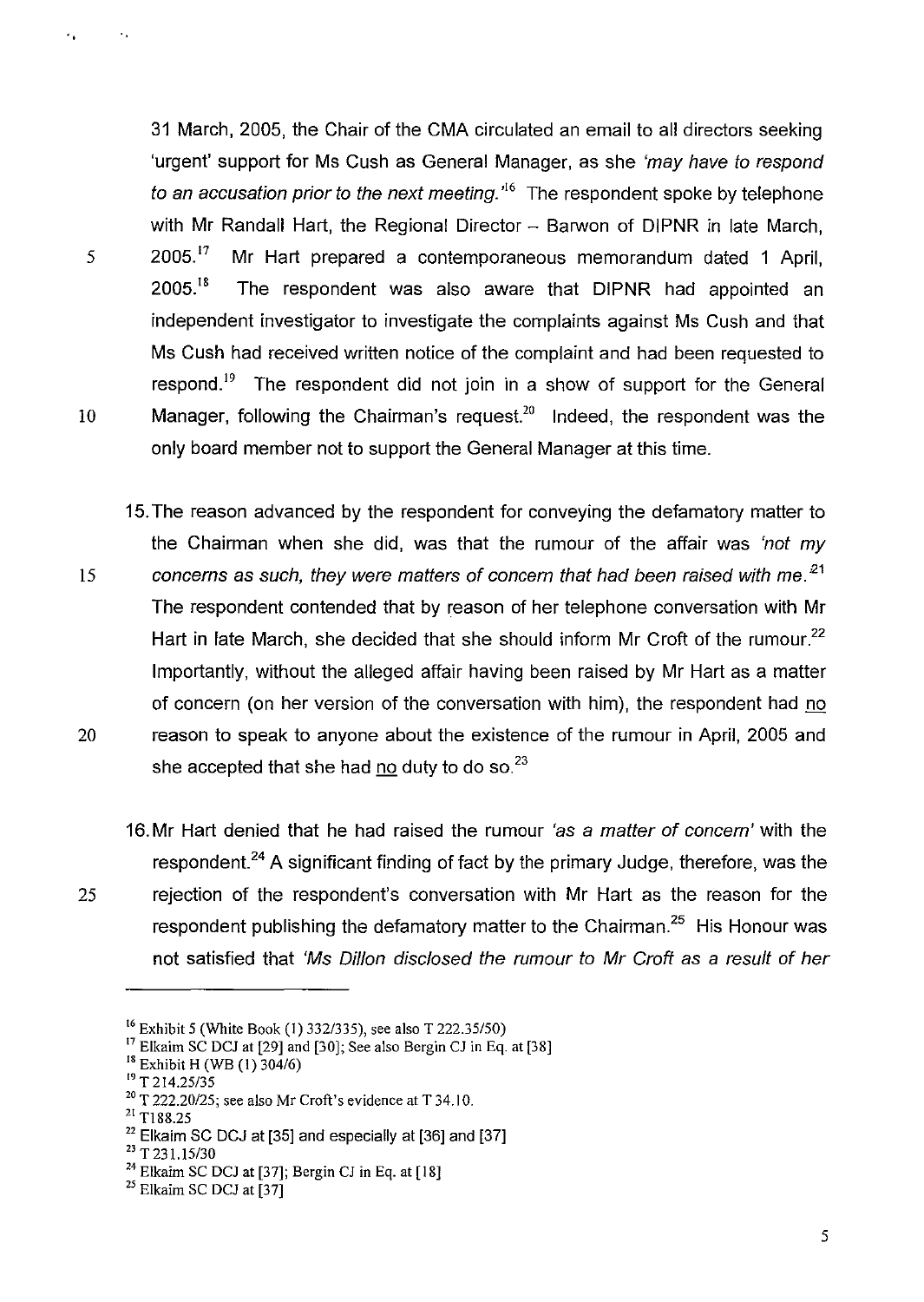conversation with Mr Hart.' That finding was not challenged in the Court of Appeal.

17. The primary Judge did not reach a 'firm conclusion' on whether the respondent 5 published the defamatory matter to Mr Croft on an occasion of qualified privilege<sup>26</sup> because his Honour was satisfied that the appellants had established malice. The other defences advanced by the respondent were rejected.

- 18. His Honour awarded damages to each appellant of about \$5,000 each, primarily 10 because of the limited publication of the defamatory matter to Mr Croft<sup>27</sup> and ordered the respondent to pay their costs in respect of the defamatory matter and on an indemnity basis from 6 December, 2007 (ie, shortly after the conclusion of the Section 7A trial).
- 15 19. The Court of Appeal granted the respondent leave to appeal on 31 August, 200928 and the appeal was heard on 7 May, 2010. Only the defence of qualified privilege at common law was considered in the appeal.<sup>29</sup> The Court of Appeal (Allsop ACJ at [1], Tobias JA at [5] and Bergin CJ in Eq. at [54]) held that 'the publication of the rumour to Mr Croft was an occasion that attracted the defence 20 of qualified privilege.' The Court of Appeal also held that the primary Judge fell into error in finding malice<sup>30</sup> and set aside the judgments and the orders made by Elkaim SC DCJ. A new trial was ordered on the defence of qualified privilege at common law. $31$  The applicants were ordered to pay the respondent's costs of the appeal.
- 25

"

 $\bar{r}_i$ 

# **Part VI: Argument**

# **The defamatory imputations were** conveyed, **not the existence of the 'rumour'**

20. The principles to be applied in determining whether defamatory matter was published on an occasion of qualified privilege are well settled. The complexity

 $^{26}$  Elkaim SC SCJ at [72]; Bergin CJ in Eq. at [43]

 $27$  Elkaim SC DCJ at [87]

 $28$  Bergin CJ in Eq. at [41]

 $29$  Bergin CJ in Eq. at [32]

 $30$  Bergin CJ in Eq. at [67], [75] and [99]

 $31$  Bergin CJ in Eq. at [110] and [111]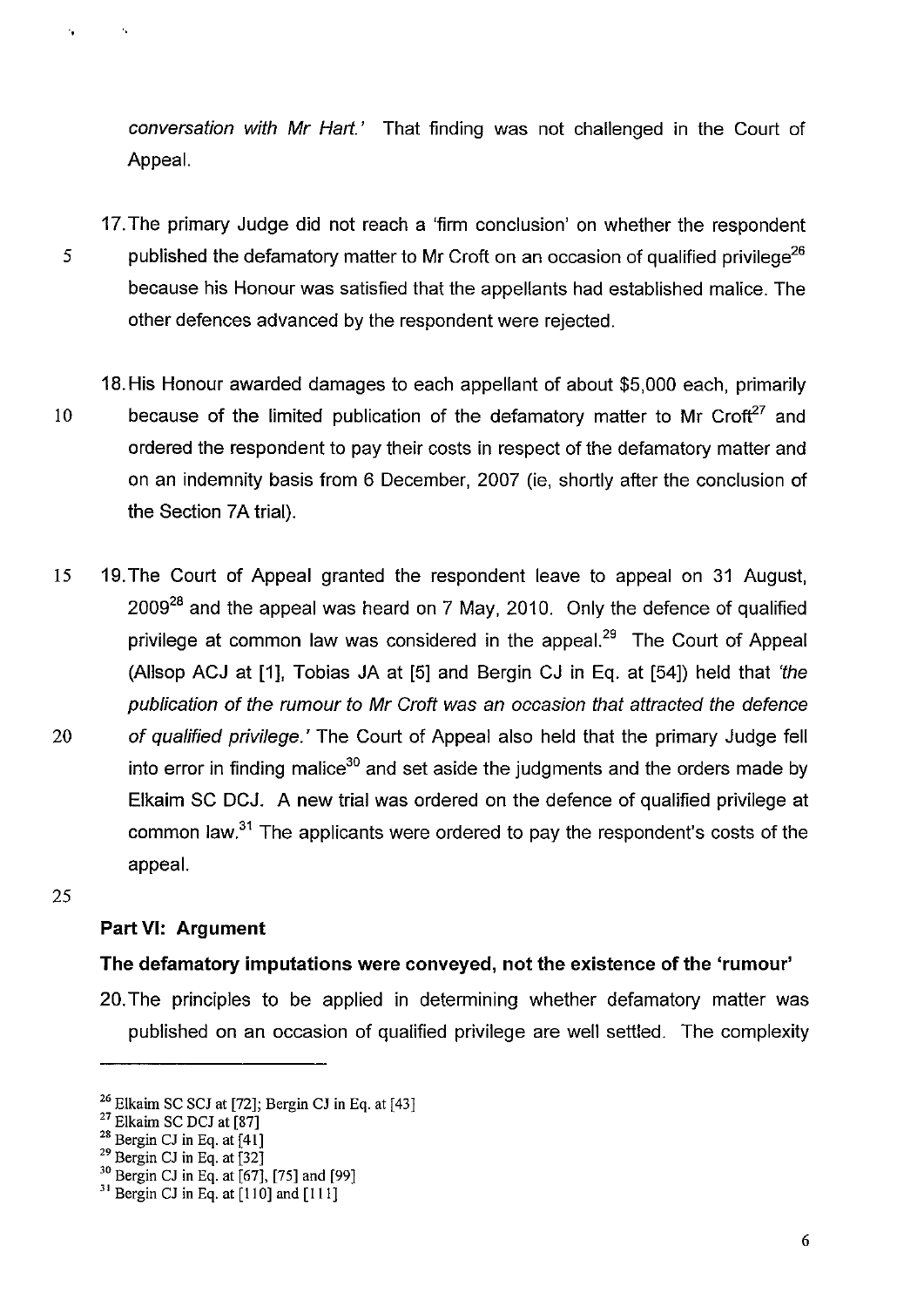lies in their application. As a general proposition, the common law protects the publication of defamatory matter made on an occasion where one person has a duty or interest to make the publication and the recipient has a corresponding duty or interest to receive it; but the privilege depends upon the absence of 5 malice.<sup>32</sup>**In** deciding how the principles governing qualified privilege for defamation apply, it is necessary to 'make a close scrutiny of the circumstances of the case, of the situation of the parties, of the relations of all concerned and of the events leading up to and surrounding the publication. $33$ 

- 10 21. The respondent heard of the 'rumour' in late 2004 early 2005 and did nothing with that information. She did not then convey the existence of the 'rumour' to the Chair of the CMA. **In** the context of Ms Cush being investigated by DIPNR and the Chairman seeking 'urgent' support for the General Manager, the respondent spoke with the Regional Director of DIPNR in late March and then published the 15 defamatory matter to the Chair on 8 April, 2005. So if there was a privileged occasion concerning the subject of the appellants, it existed for the purpose of the respondent conveying to the Chair that she and the Regional Director had
- 20 22. A critical circumstance of the case is the respondent's denial of the defamatory matter or 'anything like that' before the jury, which was rejected. So the jury's verdict was superimposed over and had to be reconciled with the evidence concerning the circumstances of publication, to determine if the defamatory imputations were published on a privileged occasion. The Court of Appeal failed 25 to reconcile this and fell into error by overlooking the defamatory imputations that were conveyed by the respondent publishing the existence of the rumour as a fact.
- 23. The Court of Appeal found that 'the existence of the rumour that the respondents 30 were having an affair was relevant and sufficiently connected to the privileged occasion as to attract the defence of qualified privilege at common law' and held

recently spoken about the existence of the rumour.

**College** 

 $\mathcal{F}=\mathcal{F}$ 

<sup>&</sup>lt;sup>32</sup> Aktas v Westpac Banking Corporation Limited [2010] HCA 25 at [14]

<sup>33</sup>*Guise v Kouvelis* (1947) 74 CLR 102, per Dixon J at 116; [1947] HCA 13, cited in *Aktas* at [22]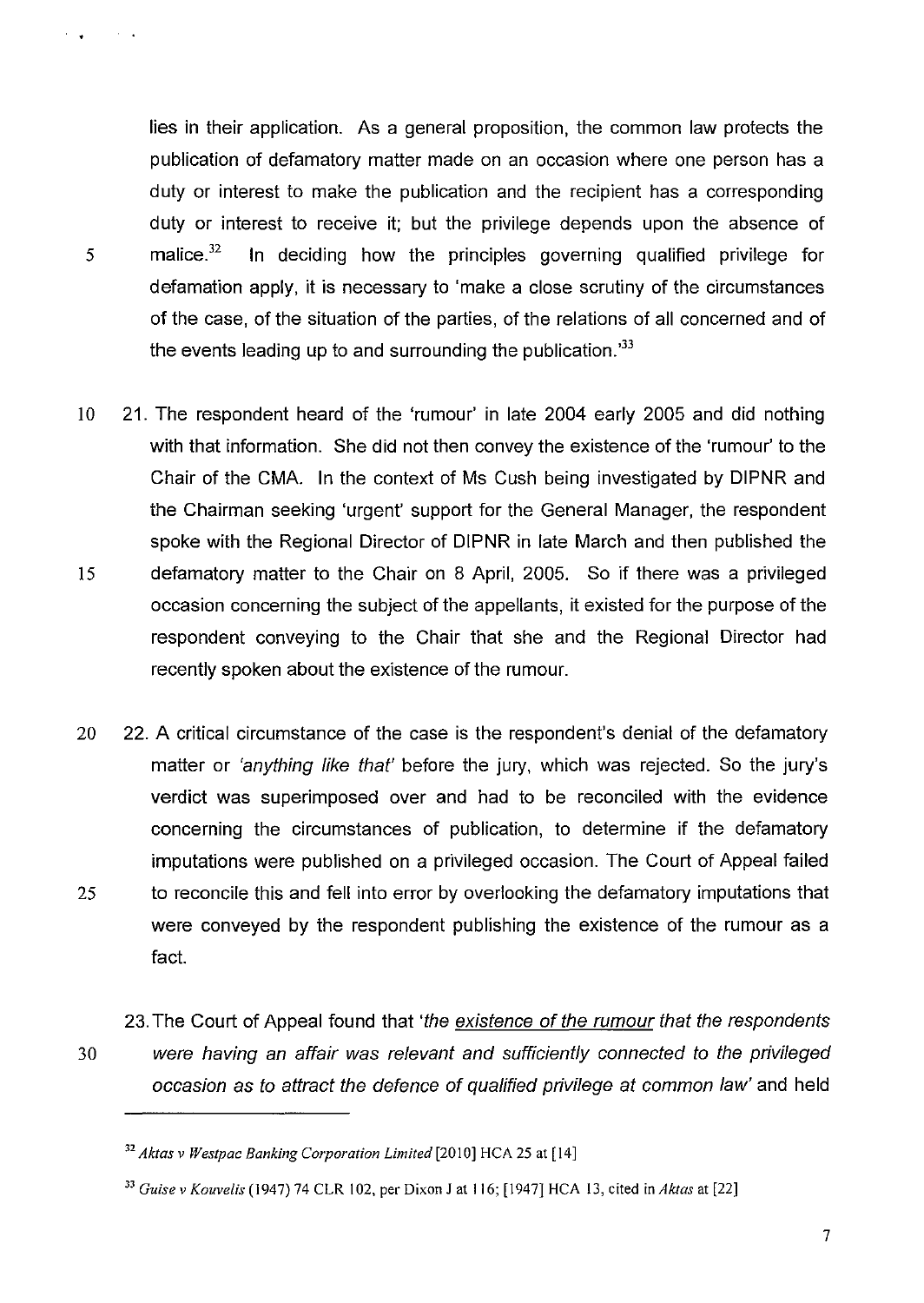that the primary Judge fell into error in 'failing to find that the publication of the rumour to Mr Croft' was an occasion of qualified privilege lemphasis added<sup>1,34</sup> However, in Bashford McHugh J said<sup>35</sup>:

5 In determining the question of privilege, the court must consider all the circumstances and ask whether this publisher had a duty to publish or an interest in publishing this defamatory communication to this recipient. It does not ask whether the communication is for the common convenience and welfare of society.

10

 $\mathbf{r}_1$ 

 $\mathcal{A}_\alpha$ 

The respondent did not publish the existence of the rumour of an affair to Mr Croft. She was found by the jury to have published the defamatory imputations concerning each of the appellants.

15 24. Bergin CJ in Eq. expressly defined the defamatory matter in the judgment at [6] as the 'Statement.' Yet in her Honour's consideration of the issue, particularly in the judgment from [49] and following, her Honour consistently refers to the 'rumour' and not to the 'Statement.' At [52] her Honour said:

20 ..... The rumour of the affair was intrinsically intertwined with the concerns the appellant raised with Mr Croft ...... That a Regional Director of the Department had become aware of the rumour was a new dimension to its existence, elevating it to an importance that imposed a duty on the Appellant to convey its existence to the Chairperson. Equally the Chairperson had a reciprocal 25 interest in receiving the information. To allow the Chairperson to remain ignorant of the rumour when it had been raised by staff...... [emphasis added]

- 25.lt is clear that the content of the duty and interest, as articulated by her Honour, was the giving/receiving of information concerning the existence of the rumour.
- 30 There could be no legal or moral or social duty or interest in the respondent publishing the fact that the appellants were having an affair and that it was 'common knowledge' when (as the respondent well knew), there was only a rumour. This submission is fortified by the fact that the respondent did not believe the rumour was true and did not believe that it was 'common knowledge' at the 35 time of publication. Equally, there could be no reciprocal interest in the Chair of
	- the CMA receiving the rumour as a fact. The publication was hardly warranted by

 $34$  Bergin CJ in Eq. at [53] and [54]

<sup>35</sup>*Bashfordv Information Australia* (2004) 218 CLR 366 at [73], cited in *Aktas,* per Heyden J at [72]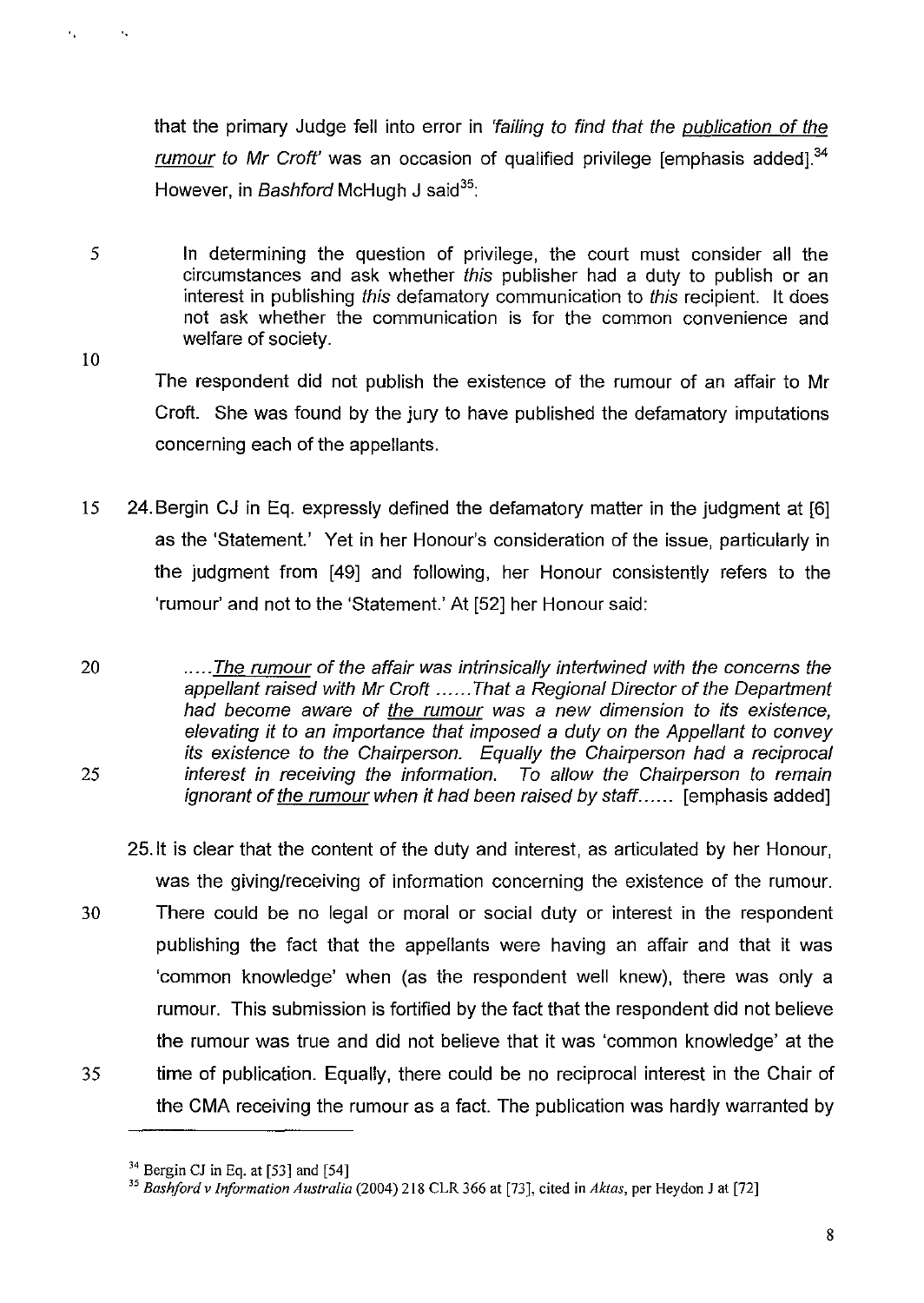'any reasonable occasion or exigency and honestly made' and the 'common convenience and welfare of society<sup>36</sup> is not progressed by any reciprocal duty or interest to publish the rumour as fact.

- 5 26.lt follows, that the Court of Appeal should have found that the defamatory imputations were not published on an occasion of qualified privilege and dismissed the appeal.
	- 27. Curiously, Bergin CJ in Eq. did refer<sup>37</sup> to the respondent conveying information to
- 10 Mr Croft 'as a fact ....... rather than as a rumour or an allegation' and said<sup>38</sup>: 'to say that a particular matter is widely known, is well known or is common knowledge, is to convey that the matter is true, not that it is a rumour or something that people are talking about.' In this respect, her Honour was correct. Her Honour went on to contrast a 'rumour' with the defamatory matter by 15 describing the latter as a 'statement that the members of the CMA knew that the respondents were having an affair.' Whilst this discussion overlooked the critical defamatory imputations, it should have led to the defence of qualified privilege being rejected, because there could be no occasion to publish unsubstantiated gossip under the cloak of qualified privilege.
- 20

 $\sim 10$ 

28. Ultimately, however, having found the respondent 'used expressions in excess of the communications she had received<sup>39</sup> in publishing the defamatory matter, her Honour then recorded<sup>40</sup> the appellants' submission about the publication being foreign to the occasion and therefore not covered by the privilege, but then did not 25 deal with it. In Clark v Molyneux<sup>41</sup> where the defendant had used expressions in excess of the communications he had received, the holding of qualified privilege was founded upon a consultation for advice and therefore should have been distinguished as inapplicable to this case.

- $39 \text{ at } 57$ ]
- 40 at [61)

<sup>36</sup>*Toogoodv Spyring* (1834) I CrM&R 181 at 193; [1834) EngR363; 149 ER 1044 at 1049-1050

<sup>37</sup>at [55)

 $38$  at [56]

 $41$  (1877) 3 QBD 237, referred to by Bergin CJ in Eq at [57]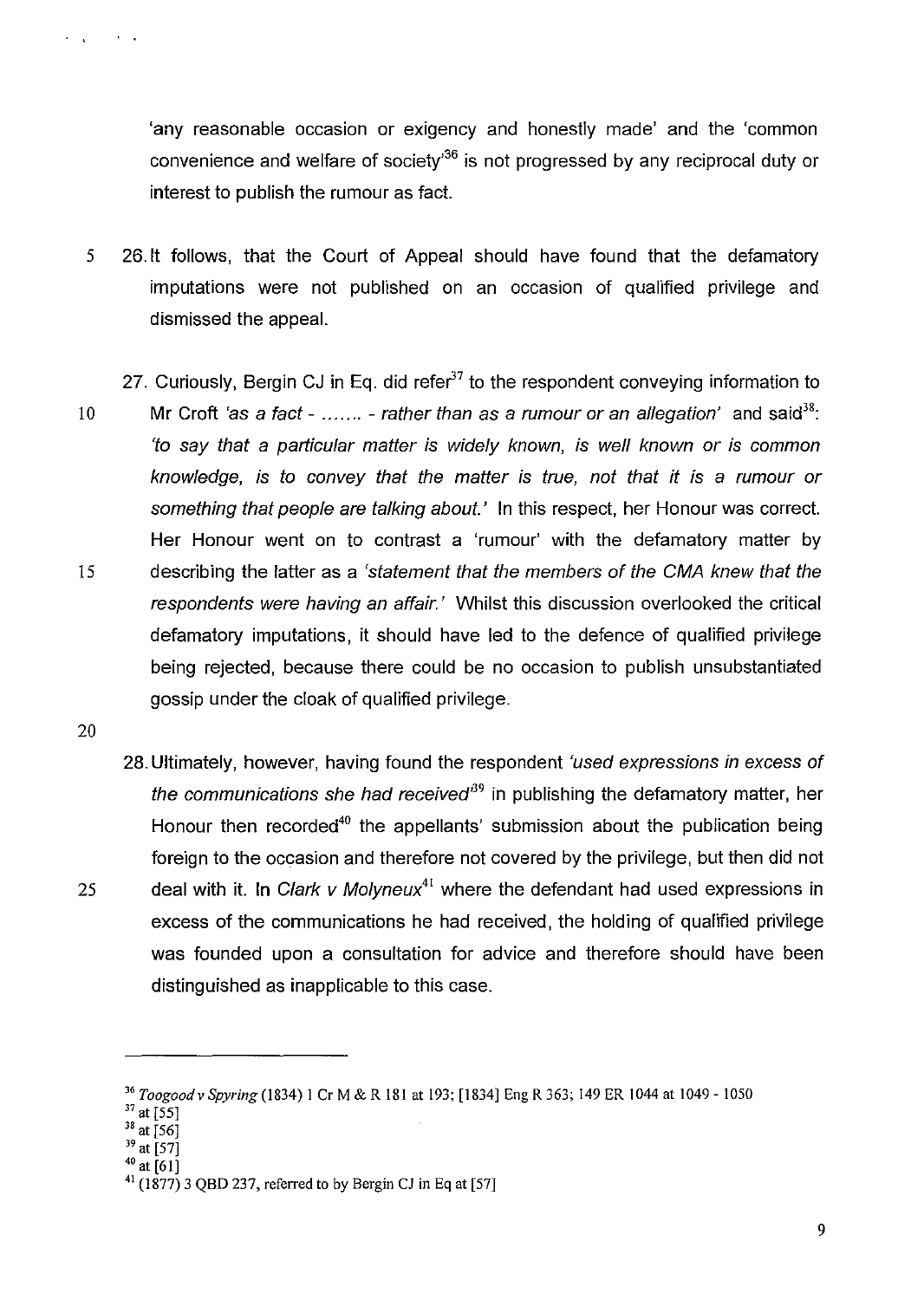- 29. If the reciprocal duty and interest creating the privileged occasion was the giving/receiving of information concerning the existence of the rumour, then it is plain that the publication of the rumour as a fact was extraneous to the occasion. 5 The defamatory imputations fell outside the 'umbrella of the applicable privilege.<sup> $42$ </sup> Alternatively, they were irrelevant to the occasion  $-$  and caused unacceptable harm to the reputation and honour of each of the appellants.<sup>43</sup> The Court of Appeal should have rejected the defence of qualified privilege for these reasons as well.
- 10

 $\bullet$  .  $\bullet$ 

3D. Also, the rejection of the respondent's evidence to explain why she published the defamatory matter to Mr Croft at the time she did, is a significant circumstance of the publication, which strongly indicates against the occasion being a privileged one. In the result, the timing of the publication and the false imprimatur of the 15 Regional Director of DIPNR that the Respondent tried to attach to the defamatory matter<sup>44</sup> was removed by the finding of the primary Judge, as well as the objective reason for the 'duty' which the respondent said she actually felt. What follows about the nature of the communication to the Chair, was that the defamatory matter was entirely voluntary.

20

#### **Voluntary nature of the defamatory matter**

- 31. Although in the disposition of the appeal, the Court of Appeal did not expressly consider the question of 'the voluntary character or not of a communication in the ascertainment of whether an occasion is privileged or not,<sup>45</sup> the appellants made
- 25 the following submission to the Court of Appeal:<sup>46</sup>

'As the defamatory statement was volunteered and not the subject of any pressing need to protect any interest of the Appellant or the CMA, the reputation of each of the Respondents ought be preferred over the freedom to publish volunteered but defamatory statements that mayor may not be true. 30 In most cases, where a defamatory statement is published that neither protects the publisher's interests nor answers a request for information,

<sup>&</sup>lt;sup>42</sup> Bashford, per Gummow J at [135]

<sup>&</sup>lt;sup>43</sup> Bashford, per Kirby J at [194]

<sup>44</sup> See the reference to the 'rumour cases' in *Mirror Newspapers Limited v Harrison* (1982) 149 CLR 293, per Mason J at 300

 $45$  as noted by Allsop ACJ at [2]

<sup>46</sup> appellants' written submissions to the Court of Appeal dated 7 December, 2009 at [22]- citations omitted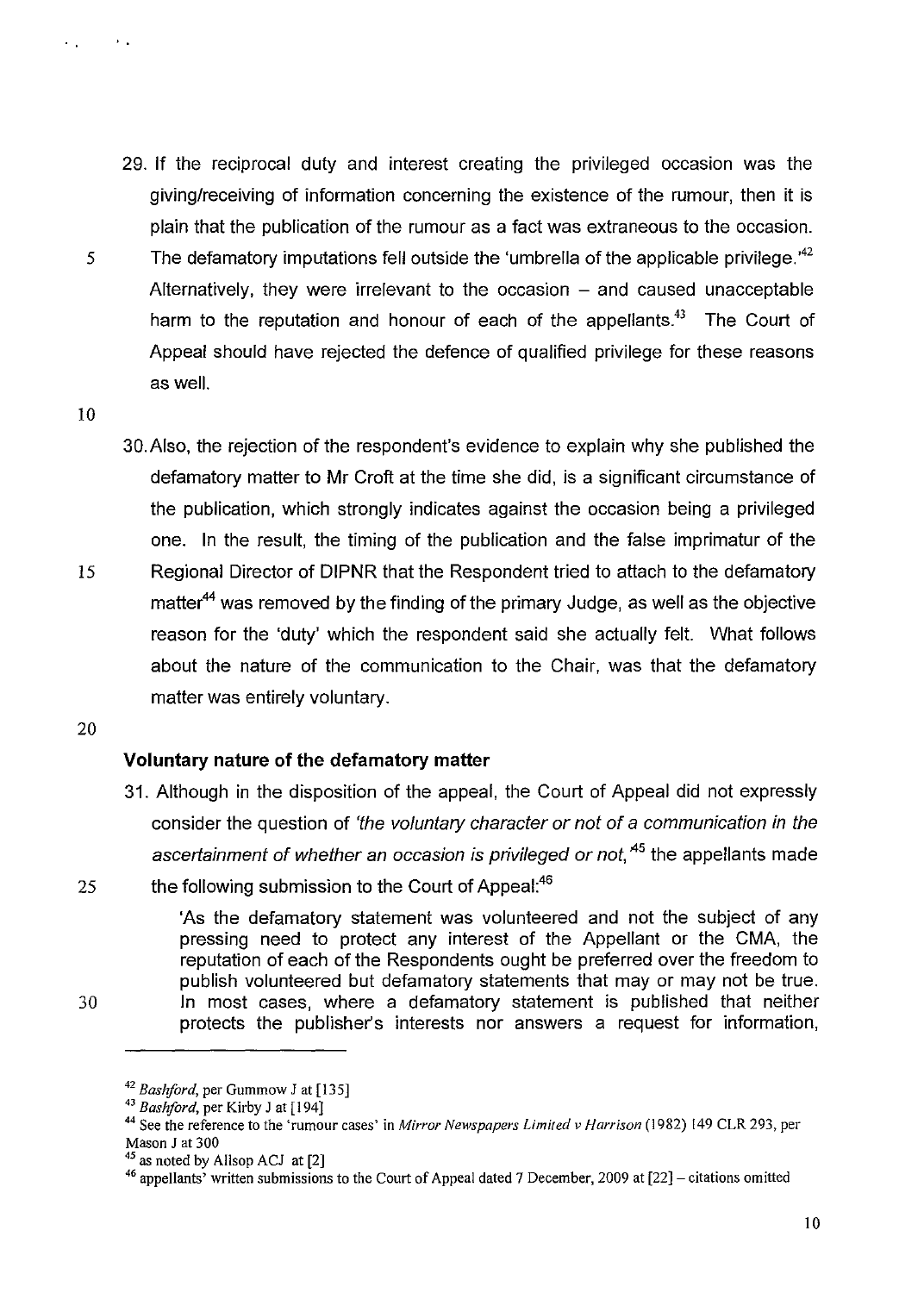qualified privilege cannot be called in aid: Bashford; Lindholt v Hyer; Bennette v. Cohen.'

32.ln Bennette*<sup>47</sup> ,* Ipp JA provided a summary of the principles to be applied by the 5 Court when scrutinising the circumstances of publication. One of the principles referred to, was the relevance of the fact that defamatory matter was volunteered by a defendant. His Honour said:<sup>48</sup> 'Ordinarily, a volunteered statement is privileged only where there is a pressing need to protect the interests of the defendant or a third party, or where the defendant has a duty to make the 10 statement.'

33. In Bashford McHugh J said:<sup>49</sup>

'.

 $\epsilon_{\rm{B}}$ 

'Different considerations apply when the defendant volunteers defamatory 15 information. Ordinarily the occasion for making a volunteered statement will be privileged only where there is a pressing need to protect the interests of the defendant or a third party or where the defendant has a duty to make the statement to the recipient. The common law has generally perceived no advantage to society in giving qualified privilege to volunteered statements in 20 the absence of a pre-existing reciprocity of interest between the defendant and the recipient. It has taken the view that the reputation of the defamed should be preferred over the freedom to publish volunteered but defamatory statements that may or may not be true. In most cases, a defendant who publishes a defamatory statement that neither protects his or her interests nor 25 answers a request for information will have to rely on some other defence . . . . . . . . . . .

34. Gatley refers to this passage<sup>50</sup> and says that 'it does not appear that the majority would have disputed the proposition.' His Honour then discussed the distinction  $30$  with cases where the defendant is responding to a request and continued:<sup>51</sup>

> 'But where neither life is in immediate danger nor harm to the person or injury to property imminent, the fact that the defendant has volunteered defamatory matter is likely to be decisive against a finding of qualified privilege.'

<sup>47 [2009]</sup> NSWCA 60

<sup>48</sup> at [25]; Campbell *lA* agreed at [206].

 $49$  at [73]

*<sup>50</sup> Galley on Libel and Slander* Eleventh Edition at [14.31]

 $^{51}$  at [77]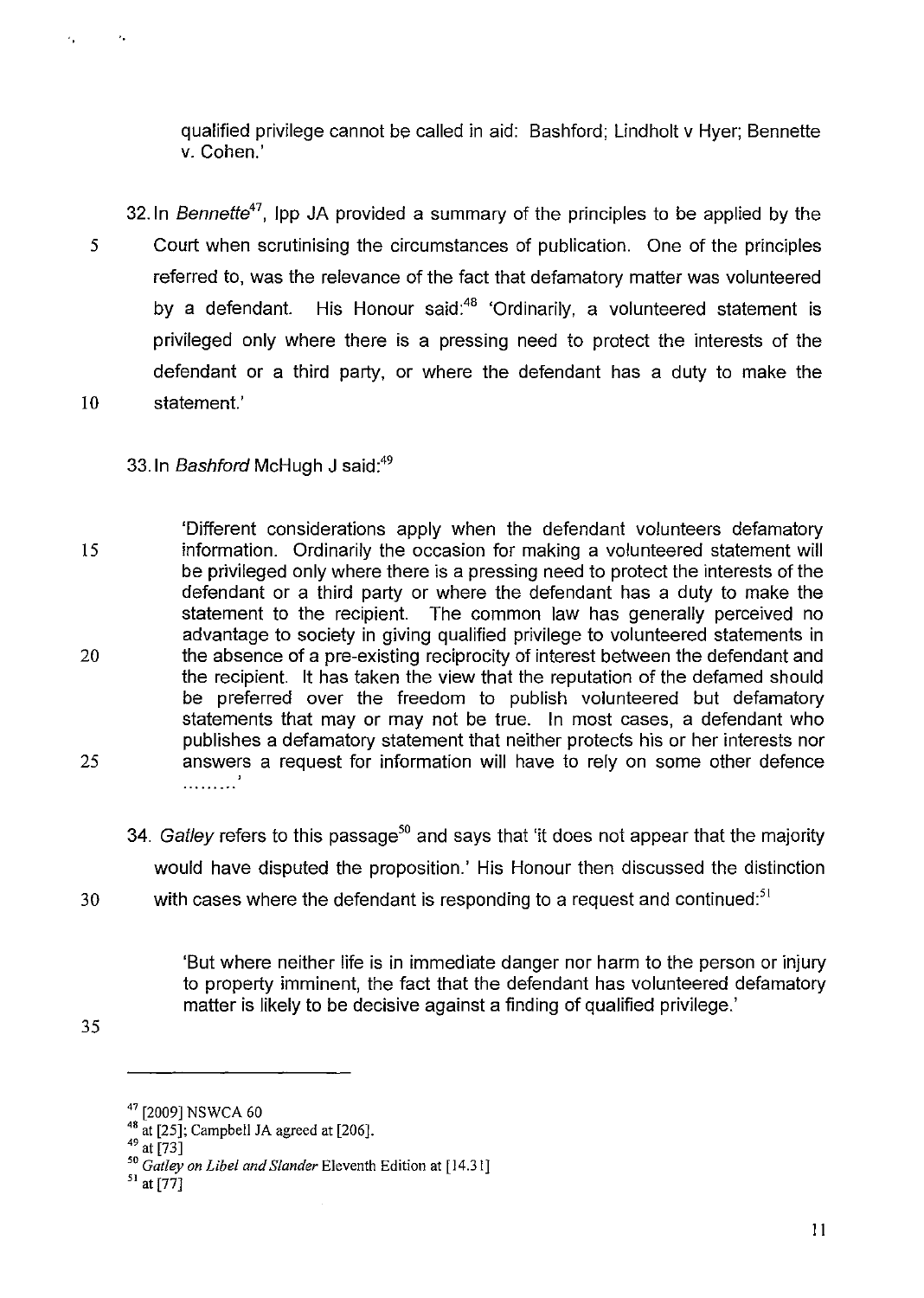- 35. In Coxhead v Richards<sup>52</sup> Coltman J said<sup>53</sup> that the 'duty of not slandering your neighbour on insufficient grounds is so clear, that a violation of that duty ought not be sanctioned in the case of voluntary communications, except under circumstances of great urgency and gravity.'
- 36. Although McHugh J dissented in the result of Bashford that dissent did not turn on a different view of the principle that the volunteered nature of the defamatory matter is a relevant factor and may be decisive against a finding of qualified privilege. This statement of principle, has been cited with approval by the NSW 10 Court of Appeal on a number of occasions<sup>54</sup> often with the notation that his Honour dissented 'on the facts<sup>55</sup> or 'as to the outcome.'<sup>56</sup>
	- 37. Gatley puts the point this way:
- 15 'While one cannot rule out the possibility that a statement volunteered to a stranger about the claimant's credit could be privileged, such a case would, it is thought, be rare. $57$
- The real test is whether, having regard to all other circumstances of the 20 particular case, it was the moral or social duty of the defendant to volunteer the communication.

5

 $\sim$   $\sim$   $\sim$ 

 $\sim$  1.

"It may be that the interest of the person receiving the communication is of such a character as by its very nature to create a social duty in 25 another under the circumstances to make the communication that he does in fact make."58

What must be emphasised is that it is not enough that the communication was made with the honest purpose of protecting the interests of the recipient: the 30 interest must be such that in the eyes of the law it creates a moral duty in the defendant to protect it. The cause of the privileged occasion is not merely the interest of the recipient; it is that interest plus the corresponding moral or

*55 Gayan* at [86]

<sup>&</sup>lt;sup>52</sup> (1846) 2 CB 569 at 596 [135 ER 1069 at 1080], cited in *Bashford* by McHugh J at [75]

<sup>53</sup> in reference to *Pattersan* v *Janes* (1828) 8 B & C 578 [108 ER 1157]

<sup>54</sup>*Goyan* v *Matyka* [2008] NSWCA 28 at [86], per Tobias JA (with whom Giles JA and Handley AJA generally agreed); *Lindholtv Hyer* [2008] NSWCA 264 at [92], per McColl JA (the issue of voluntariness was not expressly referred to by either Giles JA or Basten JA); *Bennette* per Ipp JA at [21] (Campbell JA agreeing with the reasons of Ipp JA as to qualified privilege at [206]) and per Tobias JA at [145]

*<sup>56</sup> Bennette* at [8]

<sup>57</sup> citing *Storey* v *Challands* (1837) 8 C. & P. 234

<sup>&</sup>lt;sup>58</sup> Watt v Longsdon [1930] 1 KB 130 CA at 152, per Greer LJ.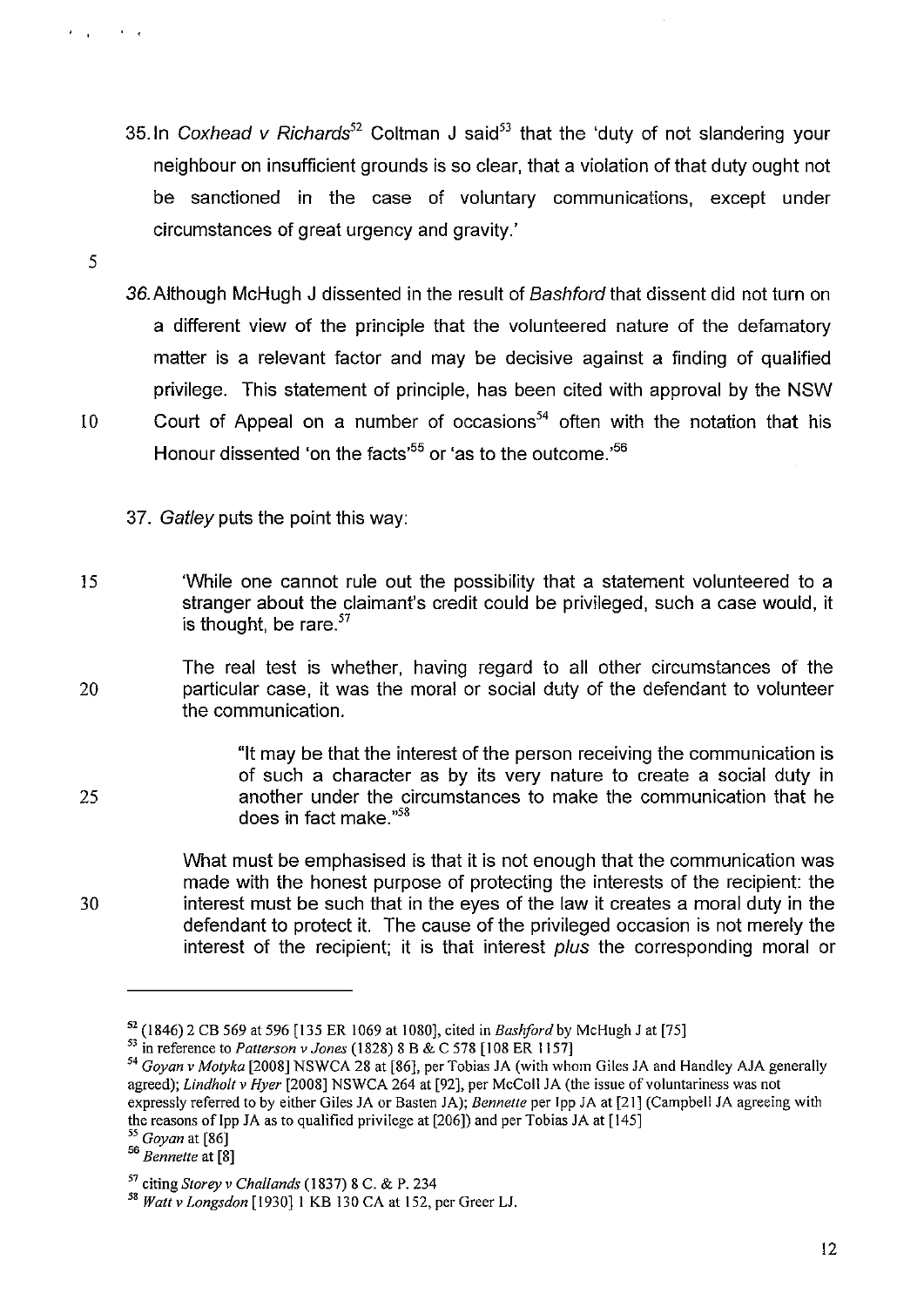social duty which arises in the circumstances of the case by reason of the nature of the interest.'

- 38.When the respondent published the defamatory matter to the Chair of the CMA, 5 there was no pressing need to make the publication to protect the interests of the respondent or the CMA. There was no imminent danger or harm to anyone or anything. The defamatory matter did not answer a request for information. It could not have been warranted by the content of the respondent's prior conversation with Mr Hart, as recorded in his memorandum. The publication of 10 the defamatory matter was entirely voluntary and this factor should have been
	- **Part VII: Applicable statutory provisions**

39.lt is noted that the defence of qualified privilege at common law was preserved by

15 Section 11 of the 1974 Act and is preserved by Section 24 Defamation Act, 2005 (NSW) and by statute in every state and territory of Australia.<sup>59</sup>

### **Part VIII: Orders sought**

40.The appellants seek the following orders in each appeal:

decisive against the finding of qualified privilege in this case.

- (i) Appeal allowed.
- 20 (ii) Orders of the Court of Appeal made on 15 July, 2010 be set aside.
	- (iii) The Respondent pay the Appellant's costs of the appeal to the Court of Appeal.
	- (iv) The Respondent pay the Appellant's costs in this Court.

<sup>&</sup>lt;sup>59</sup> Section 24 Defamation Act, 2005 (QLD), (VIC)), (WA) and (TAS); Section 22 (SA); Section 40 Defamation Act, 2001 (ACT) and Section 21 Defamation Act, 2006 (NT)